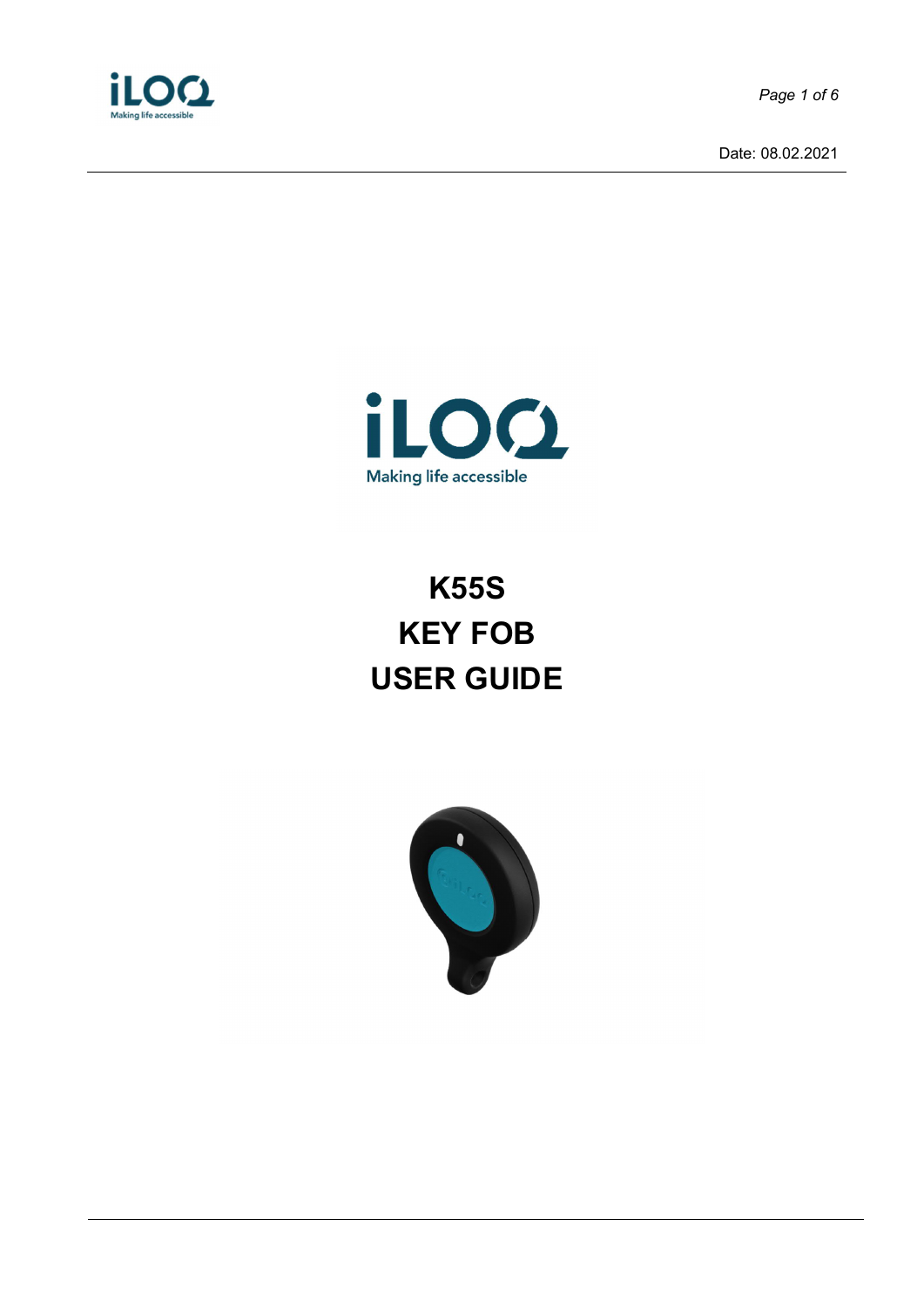

# **TABLE OF CONTENTS**

| 1. |     |                                        |  |
|----|-----|----------------------------------------|--|
| 2. |     | OPERATING INSTRUCTIONS OF ILOQ K55S  3 |  |
|    | 2.1 |                                        |  |
|    | 2.2 |                                        |  |
|    | 2.3 |                                        |  |
|    | 2.4 |                                        |  |
|    | 2.5 |                                        |  |
|    | 2.6 |                                        |  |
|    | 2.7 |                                        |  |
|    | 2.8 |                                        |  |
|    | 2.9 |                                        |  |
| 3. |     |                                        |  |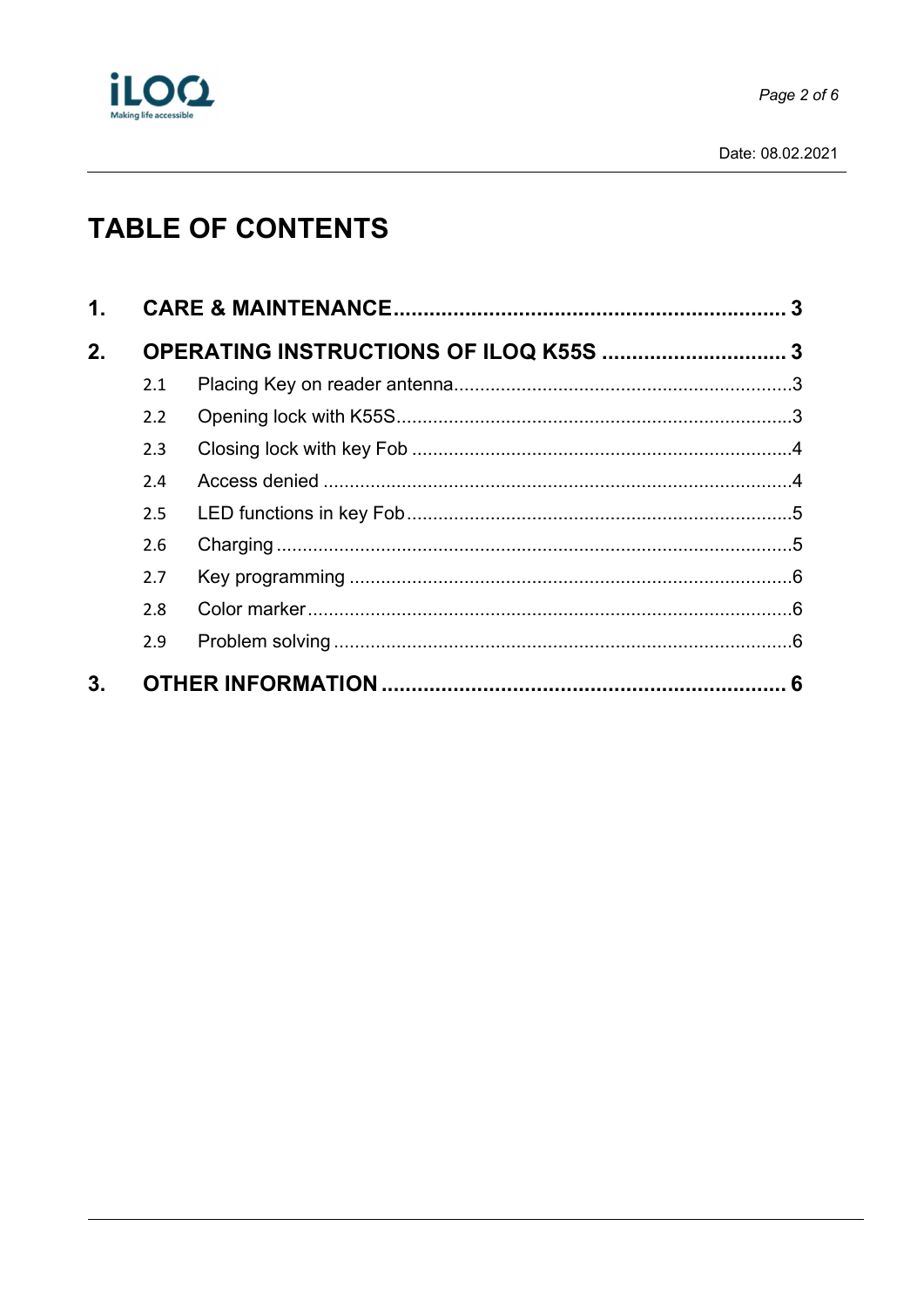

### **1. CARE & MAINTENANCE**

The product is designed to be maintenance-free. It doesn't require any regular maintenance. If Key is dirty, wipe it clean with soft tissue.

Do not use the iLOQ key for other purposes except those mentioned in these Instructions. Using the iLOQ key for other purposes may damage the key. The key is to be kept securely so that only authorized person may have access. In case of losing the Key contact administrator of locking system. Block listing of the lost Key shall be done with the iLOQ Manager software and the affected locks shall be reprogrammed.

# **2. OPERATING INSTRUCTIONS OF ILOQ K55S**

Before starting to use K55S it is recommended to fully charge it.

#### **2.1 Placing Key on reader antenna**

Touch reader antenna with bottom of the Key for best performance.



#### **2.2 Opening lock with K55S**

Present a valid key to the reader knob. Key shows amber light while communicating, wait until the key shows a green light to indicate that the lock is open. Turn the reader knob clockwise to open lock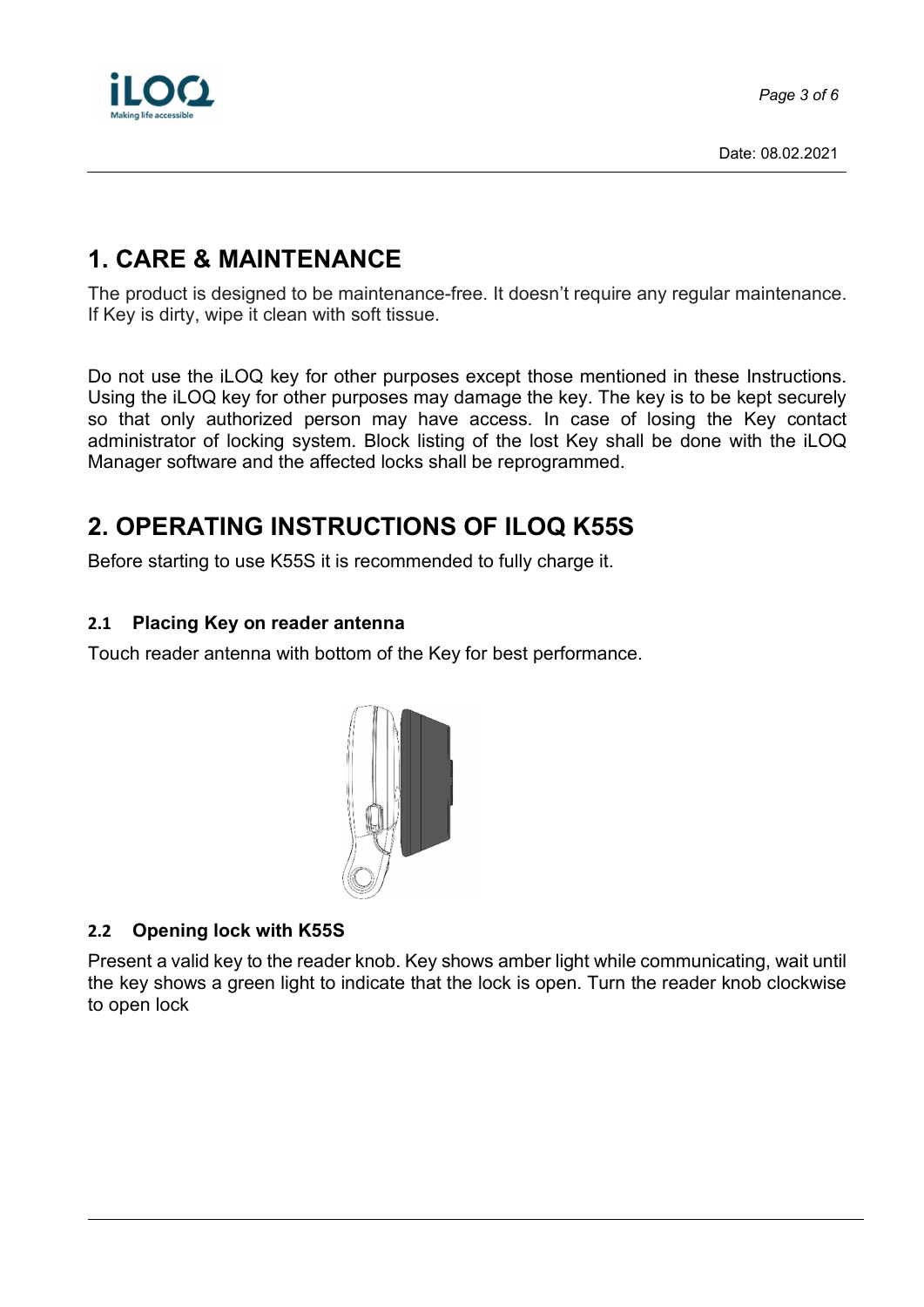*Page 4 of 6*

Date: 08.02.2021



#### **2.3 Closing lock with key Fob**

Present a valid key to the reader knob. Key shows amber light while communicating, wait until the key shows a green light to indicate that the lock is open. Push the door to closed position and turn the reader knob counterclockwise. After turning the knob it takes from 5 to 15 seconds before lock is in locked position.



After 5 to 15 seconds ensure the knob is in locked position and door remains closed by trying to rotate reader clockwise and counterclockwise.



#### **2.4 Access denied**

Access is denied if key shows red light after amber light when opening. Check with locking system administrator your access rights.

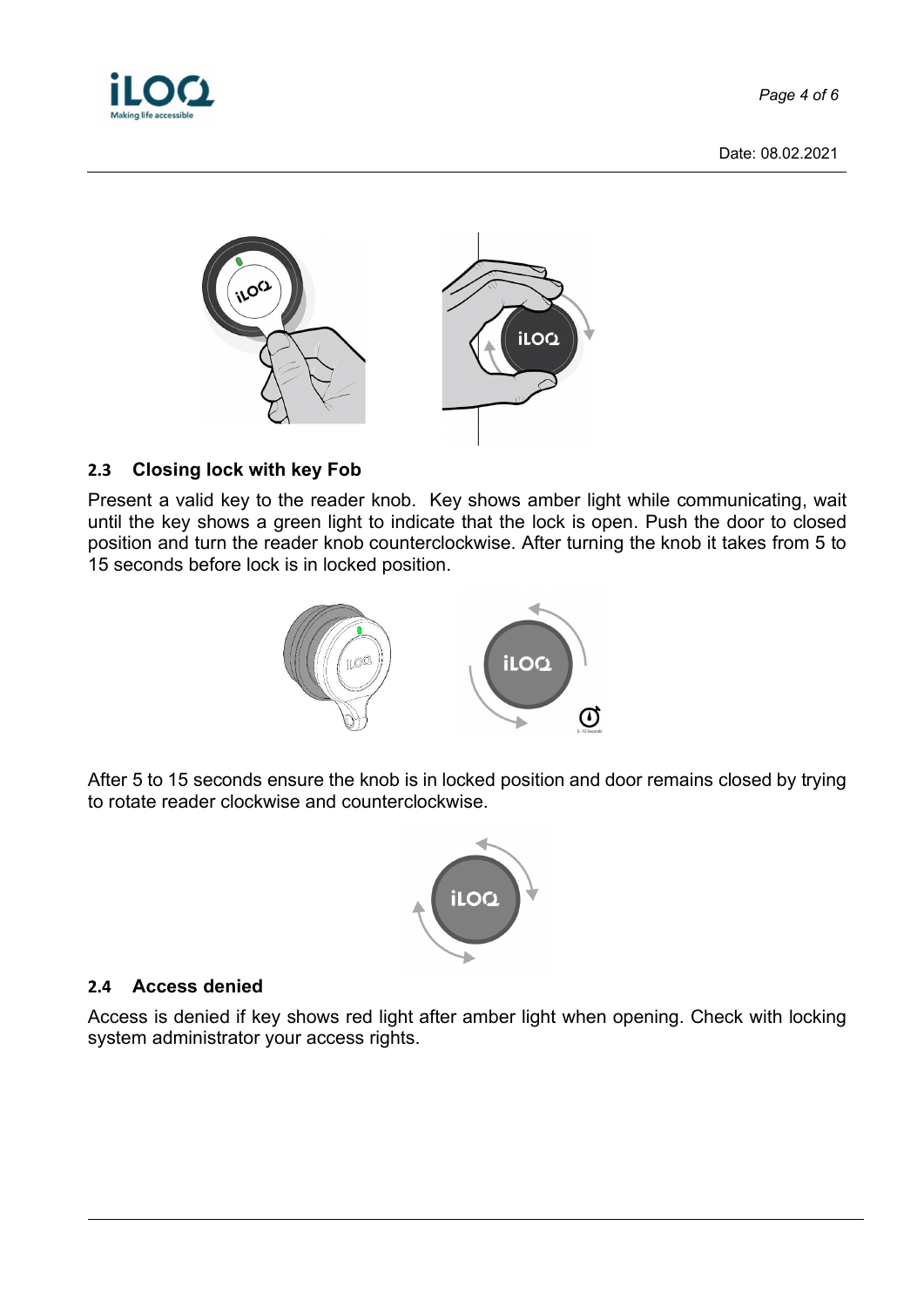

*Page 5 of 6*

Date: 08.02.2021



#### **2.5 LED functions in key Fob**

Amber light while opening lock: Key fob is communicating with lock

Green light after amber: Access granted, lock can be opened or closed

Red light after amber: Access denied

Red blinking 0,1sec once a minute = empty battery, charge battery

Red blinking quickly 0,1sec two times in a minute, key is missing valid time, contact administrator

#### **2.6 Charging**

USB connector type for charging is Micro B on side of key.



Nominal charging 5V, 100mA, time up to 3 hours depending on charger used for empty battery. Battery capacity 150mAh.

Solid Red Led is lit while charging battery.

Solid Green led is lit when battery is fully charged.

Full battery has nominal capacity for 5000 lock openings in room temperature.